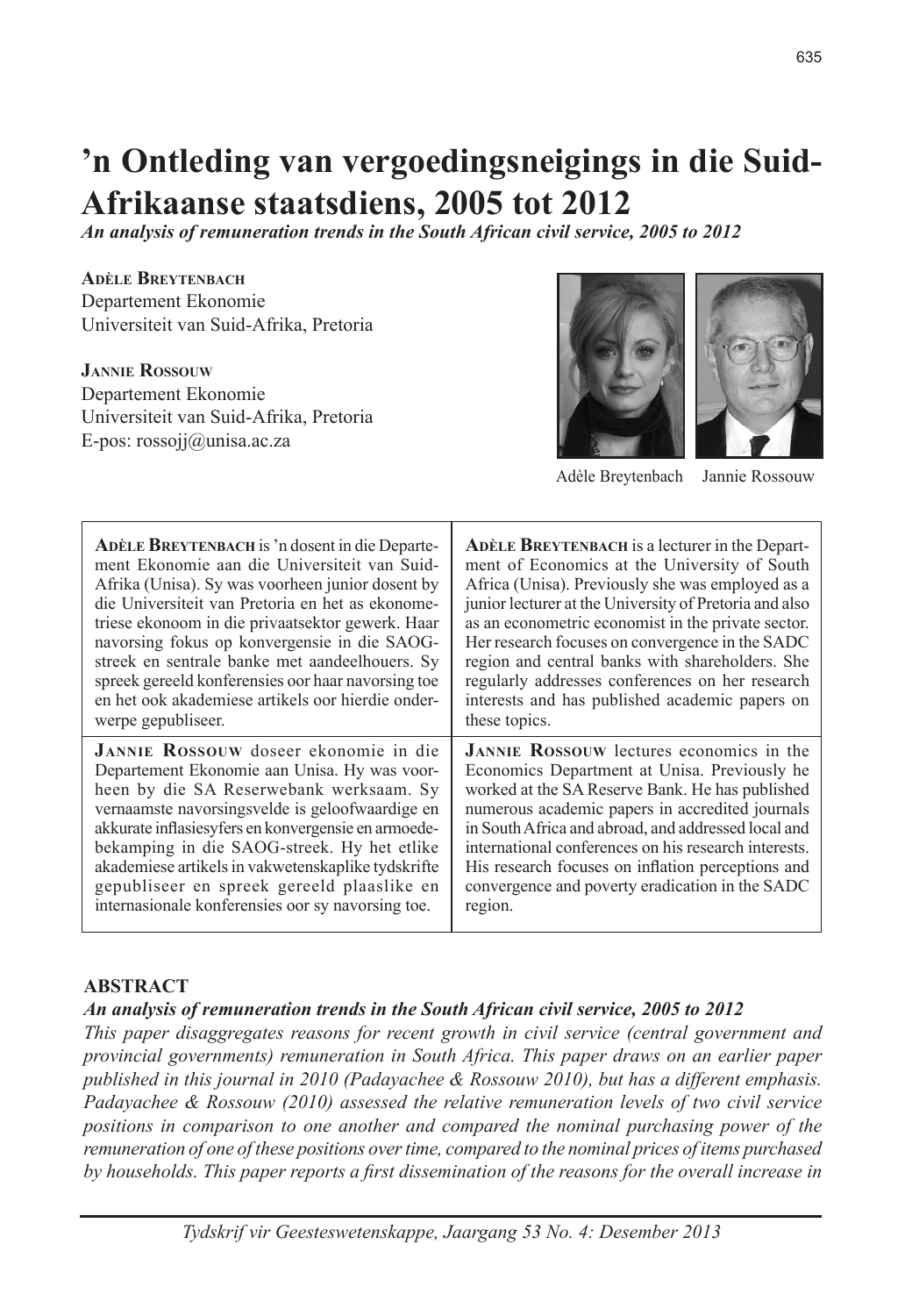*the civil service remuneration bill over the period of comparison (2005 to 2012); something that has not been done in South Africa before.*

*The selection of civil service positions used for comparative purposes in this paper was determined by the availability of historic and current remuneration information over the period of comparison, as well as the remuneration structures applicable to these positions.*

*The available information made possible a comparison on the basis of cost-to-company remuneration. This is the only suitable approach, given the introduction of amendments to tax legislation and other changes in remuneration practices, rendering salaries of positions as a basis of comparison obsolete.*

*The main objective of this paper is to disaggregate reasons for South Africa's growing public sector remuneration bill over the period 2005 to 2012. To this end this paper tests five hypotheses, namely (i) remuneration is compared with inflation over the period 2005 to 2012 to ascertain the degree in which inflation and real adjustments explain the increase in the remuneration bill; (ii) in comparing remuneration in 2005 and in 2012, possible structural remuneration changes are assessed; (iii) civil service employment figures are analysed as a possible explanation of the increase in the remuneration bill; (iv) higher remuneration levels for existing staff owing to notch adjustments, promotions and new appointments (i.e. employment growth) at more senior levels are analysed as possible contributors to the growth in the remuneration bill over the period of comparison; and (v) the creation of new government departments at national level is considered as a possible factor contributing to the growth in the remuneration bill over the period of comparison. All the hypotheses are confirmed.*

*The analysis shows that the nominal remuneration bill in the civil service increased by 145,6 per cent over the period 2005 to 2012. Adjustments to compensate for inflation, changes in remuneration notches, promotions and appointments at more senior levels, and a structural adjustment in remuneration in favour of more senior staff in the civil service all made contributions to the increase in the remuneration bill. The relative contributions of these aspects can be expressed as:*

DL = ƒ(P, DS, DW, DPV, e) ….…........………………………………………………… (1)

with

 $\Delta L$  = change in civil service remuneration;

 $f = a$  function of (or is determined by);

 $\Pi$  = inflation:

 $\Delta S$  = structural changes in civil service remuneration;

 $\Delta W$  = changes in civil service employment at national and provincial level;

 $\Delta PV$  = changes owing to notches, job level increases and promotions (including senior appointments from outside the civil service); and

 $\varepsilon$  = stochastic residual to account for possible unidentified factors that could have influenced the change in remuneration.

The contribution of each component in equation  $(1)$  is used in equation  $(2)$  to assess the increase in remuneration. The relevant values are:

 $\Delta W$  = 145,6 per cent, the increase in remuneration between 2005 and 2012;  $\Pi$  = 53,9 per cent, the rate of inflation between March 2005 and March 2012;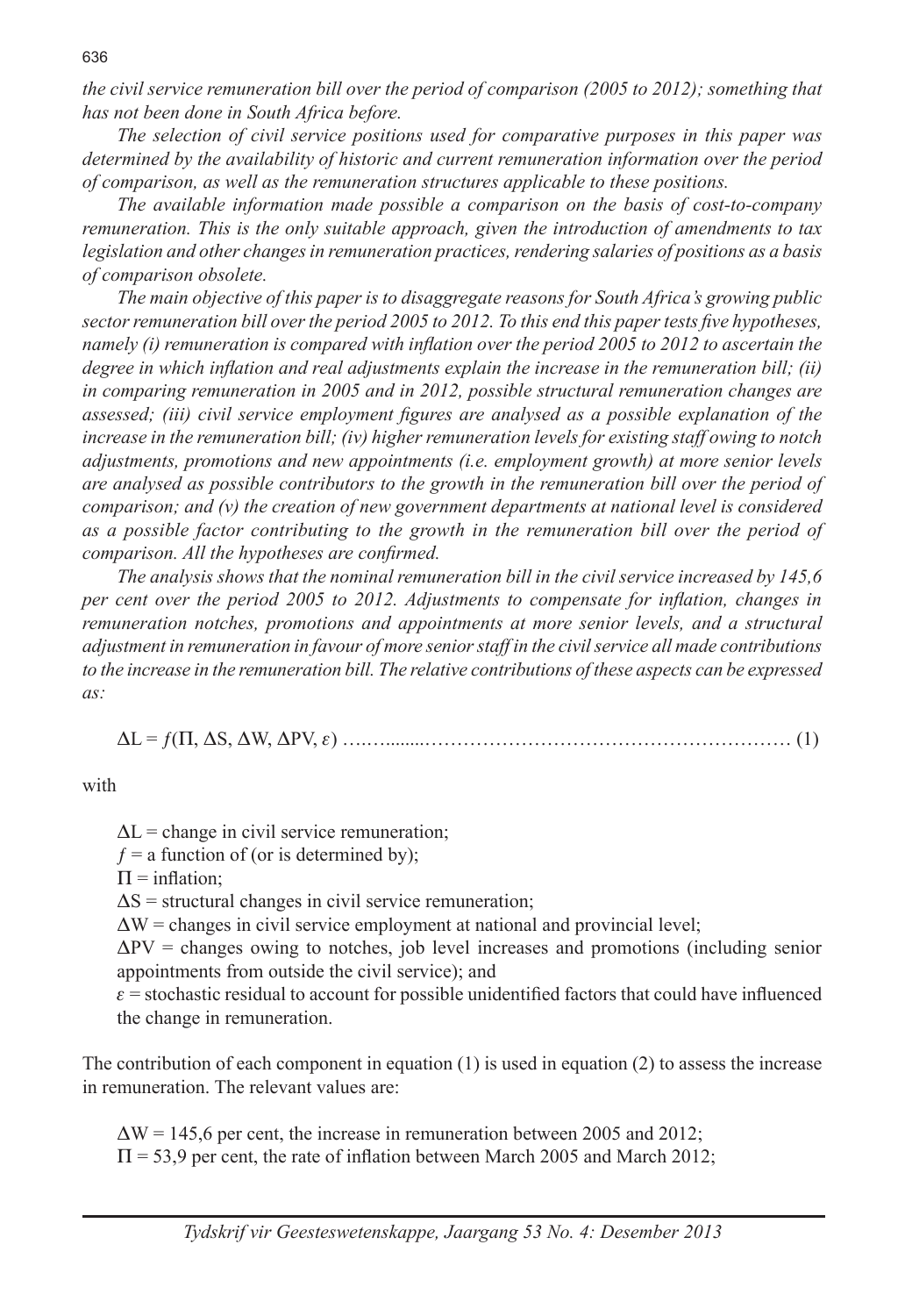$\Delta S = 26.8$  per cent, the structural increase in remuneration between 2005 and 2012;  $\Delta W = 27.3$  per cent, the percentage increase in civil service employment between 2005 and 2012; and

 $\Delta$ PV = 39,1 per cent, the contribution to the increase in civil service remuneration emanating from notches, job level increases and promotions.

145,6 = (53,9 + 26,8 + 27,3 + 36,4 + e) ………...………………………………………..(2)  $\Rightarrow$  145,6 – 53,9 – 26,8 – 27,3 – 39,1 =  $\varepsilon$  $\Rightarrow -1.5 = \epsilon$ 

The analysis shows that the variables identified by the hypotheses explain some 101 per cent (i.e. more than 100 per cent of the total increase) of the change in civil service remuneration over the period 2005 to 2012. This implies that one or more of the variables have been marginally overestimated, as is reflected in the residual (–1,5 per cent).

The analysis in this paper shows possible steps that the government can take to limit the growth in civil service remuneration. Inflation should be contained, changes in remuneration notches, job levels and promotions should be limited, and structural adjustments should be avoided. If these aspects are not controlled, a moratorium on new appointments will at best only make a marginal difference to the growing civil service remuneration bill.

It is also shown that recent growth trends in civil service remuneration are unsustainable, as similar future growth will not be affordable from an economic perspective. A continuation of the recent growth trend will "crowd-out" other public sector spending priorities.

|                    | <b>KEY CONCEPTS:</b> civil service remuneration; employment; inflation; price increases; relative<br>remuneration; remuneration adjustments |
|--------------------|---------------------------------------------------------------------------------------------------------------------------------------------|
| <b>TREFWOORDE:</b> | indiensneming; inflasie; owerheidsfinansies; prysstygings; relatiewe<br>vergoeding; staatsdiensvergoeding; vergoedingsaanpassings           |

### **OPSOMMING**

Hierdie artikel ontleed onlangse vergoedingsneigings in die Suid-Afrikaanse staatsdiens (sentrale regering en provinsiale regerings) om redes vir die nominale toename van 145,6 persent in die vergoedingsrekening van die Suid-Afrikaanse staatsdiens vanaf 2005 tot 2012 te bepaal. Die artikel is aanvullend tot navorsing wat in 2010 in hierdie tydskrif gepubliseer is (Padayachee  $\&$ Rossouw 2010). Die fokus verskil egter van die vorige navorsing.

Die artikel toets vyf hipoteses, naamlik (i) vergoeding word met inflasie vir die betrokke tydperk vergelyk om te bepaal in watter mate inflasie en reële aanpassings die toename verklaar; (ii) op grond van 'n vergelyking van die vergoeding van twee poste in die staatsdiens in 2005 en in 2012 word getoets of struktuurveranderings in vergoeding plaasgevind het; (iii) indiensneming in die staatsdiens word ontleed as 'n moontlike verklaring vir die toename in die vergoedingsrekening; (iv) hoër vergoedingsvlakke vir bestaande personeel weens kerfverhogings binne dieselfde posvlak, bevorderings van bestaande personeel en nuwe aanstellings (m.a.w. personeelgroei) op meer senior vlakke word ontleed as moontlike verklarings vir die groei in die vergoedingsrekening; en (v) die moontlikheid dat die skepping van nuwe staatsdepartemente op nasionale vlak tot die groei in die vergoedingsrekening bygedra het, word ontleed.

Al die hipoteses word aanvaar. Vergoeding wat bo die inflasiekoers aangepas is en 'n skerp styging in indiensname is redes vir die toename in die staatsdiens se vergoedingsrekening.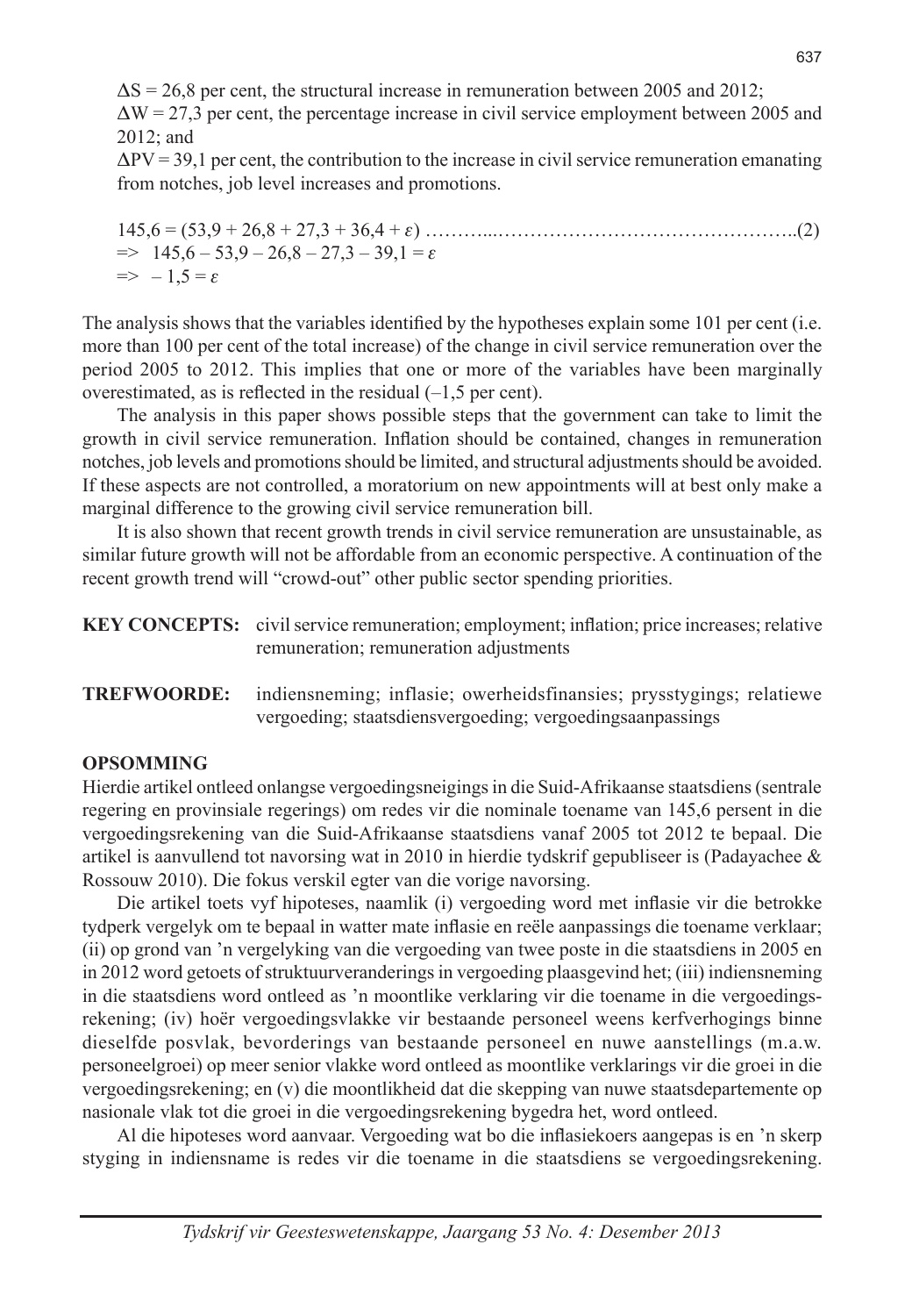Staatsdiensvergoeding toon ook 'n struktuuraanpassing oor die tydperk van vergelyking, hoewel nie op middelbestuurvlakke tot onder direkteure nie, maar op topbestuurvlakke. Meer personeel, kerfverhogings, bevorderings en nuwe senior aanstellings het ook tot die toename in die vergoedingsrekening bygedra, asook meer staatsdepartemente. Laasgenoemde aspek is nie direk kwantifiseerbaar nie, maar word deur bevorderings en nuwe senior aanstellings weerspieël.

'n Verdere bevinding is dat die voortsetting van onlangse neigings in die staatsdiens se vergoedingskoste onvolhoubaar en onbekostigbaar is.

## **AGTERGROND EN RASIONAAL**

Hierdie artikel fokus op onlangse vergoedingsneigings in die Suid-Afrikaanse staatsdiens (sentrale regering en provinsiale regerings). Die artikel is aanvullend tot navorsing wat in 2010 in hierdie tydskrif gepubliseer is (sien Padayachee & Rossouw 2010), hoewel hierdie artikel se fokus van die vorige navorsing verskil.<sup>1</sup> Padayachee & Rossouw (2010) het die relatiewe vergoeding van twee staatsdiensposte met mekaar vergelyk en het voorts die nominale koopkrag van vergoeding oor 'n tydperk met items wat deur huishoudings aangekoop word, vergelyk. Hierdie artikel rapporteer die eerste ontleding van die redes vir die algehele toename in staatsdiensvergoeding oor die tydperk 2005 tot 2012; 'n ontleding wat nog nie tevore in Suid-Afrika onderneem is nie. Met hierdie oogmerk in gedagte, word vyf hipoteses getoets, naamlik:

- (i) Deur die vergoeding van 'n direkteur en 'n direkteur-generaal (onderskeidelik die laagste en hoogste vlakke waar 'n benadering van volle indiensnemingskoste gevolg word) met inflasie (en dus prysstygings) te vergelyk en die vergoeding van hierdie poste oor 'n tydperk te vergelyk, word 'n hipotese getoets, naamlik in watter mate die vergoedingstoename aan inflasie en reële vergoedingsaanpassings te wyte is.
- (ii) Deur die vergoeding van 'n direkteur met 'n direkteur-generaal s'n te vergelyk, word 'n hipotese getoets dat die vergoedingstoename aan veranderings in relatiewe vergoeding toegeskryf kan word.
- (iii) Deur middel van 'n vergelyking van indiensnemingsyfers en die vergoedingskoste van die staatsdiens, word 'n hipotese getoets dat groeiende indiensneming die rede vir die toename in die staatsdiens se vergoedingsrekening is.
- (iv) Voorts word 'n hipotese getoets dat hoër vergoedingsvlakke vir bestaande personeel weens kerfverhogings binne dieselfde posvlak, bevorderings van bestaande personeel en nuwe aanstellings op meer senior vlakke (m.a.w. netto personeelgroei op meer senior vlakke), tot die groei in die vergoedingsrekening bygedra het.
- (v) Laastens word 'n hipotese getoets dat die skepping van nuwe staatsdepartemente op nasionale vlak tot die groei in die vergoedingsrekening bygedra het.

'n Omvattende vergoedingsontleding kan net op die basis van volle indiensnemingskoste gemaak word, onder meer weens veranderings aan belastingwetgewing en in vergoedingspraktyke soos in die literatuuroorsig bespreek word. Dit is die benadering wat in hierdie artikel gevolg is.

<sup>1</sup> Die menings in hierdie artikel weerspieël nie noodwendig die menings van die Universiteit nie. Die outeurs bedank graag mnr Iaan Venter van die SA Reserwebank en mnr Huntly Pringle van die Nasionale Tesourie vir die beskikbaarstelling van data. Voorts bedank die outeurs vir me Carina Rossouw, prof (emeritus) Adre Boshoff en mnre Deon Burger, Fanie Joubert en Gilles van de Wall (afgetrede direkteurgeneraal) vir hulle hulp met hierdie artikel, asook drie anonieme keurders vir hul kommentaar. Hierdie navorsing is in die *Business Times* van 23 September 2013 en *SakeRapport* van 6 Oktober 2013 met die nodige erkenning aan die *Tydskrif vir Geesteswetenskappe* bespreek, en is ook 8 Oktober 2013 met die nodige erkenning op Dagbreek TV bespreek. Die outeurs bly verantwoordelik vir alle foute en weglatings.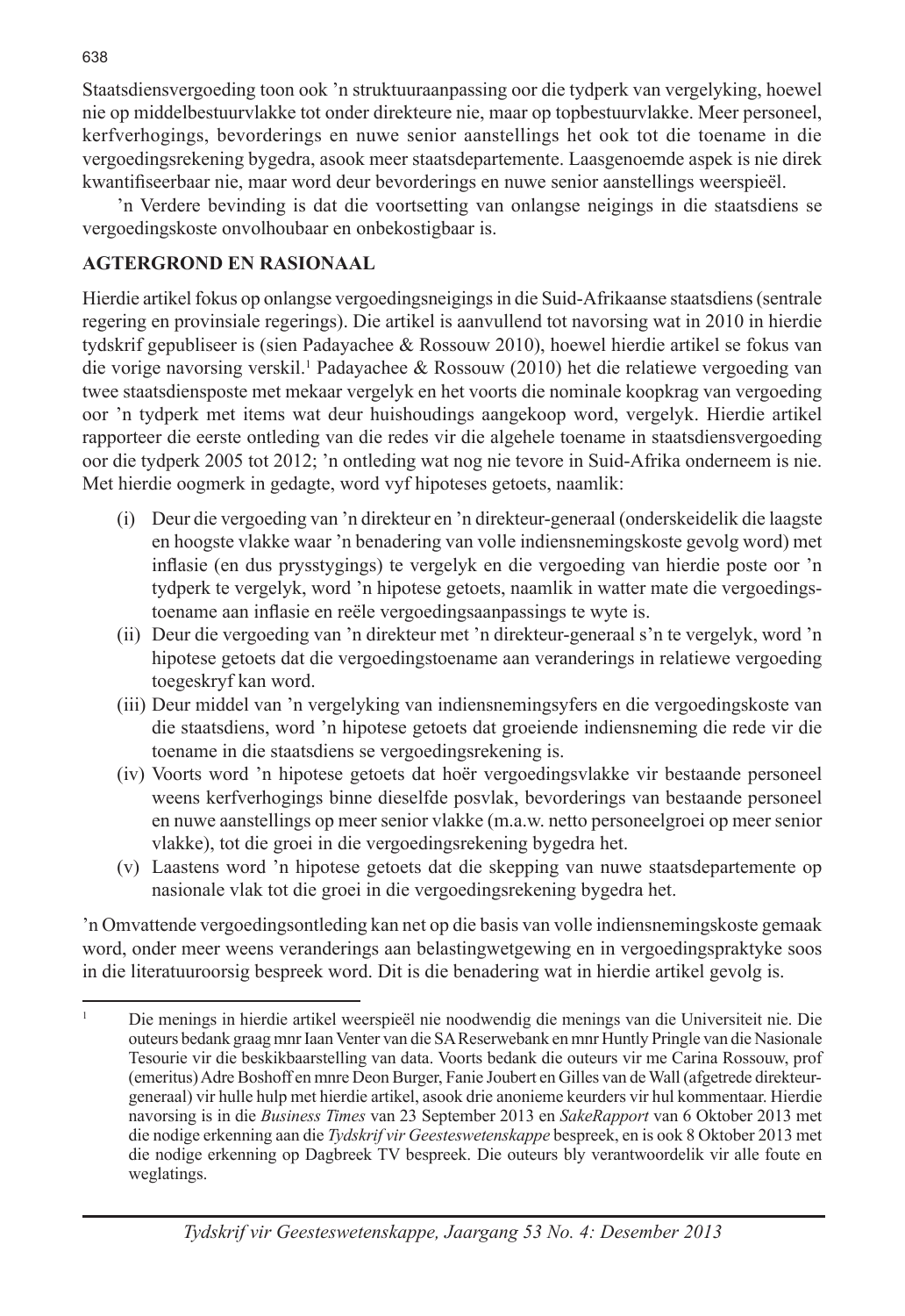Die struktuur van die artikel hou verband met die hipoteses wat getoets word. Literatuur oor vergoeding, die navorsingsbeperkings en die Suid-Afrikaanse owerheid se vergoedingsbesteding word kortliks in die tweede afdeling van hierdie artikel bespreek. Vergoeding in vergelyking met prysstygings en reële vergoedingsaanpassings word in afdeling drie bespreek en relatiewe vergoeding word in afdeling vier bespreek. In afdeling vyf word indiensneming deur die Suid-Afrikaanse staatsdiens ontleed. Kerfverhogings, bevorderings en nuwe aanstellings word in afdeling ses toegelig. Groei in staatsdepartemente word in afdeling sewe bespreek. Die bevindings word in afdeling agt ontleed. Die laaste afdeling bevat die gevolgtrekkings.

### **LITERATUUR OOR VERGOEDING, NAVORSINGSBEPERKINGS EN DIE SUID-AFRIKAANSE OWERHEID SE VERGOEDINGSBESTEDING**

Hierdie literatuuroorsig verduidelik kortliks vergoedingsbeginsels wat op die navorsing wat hierdie artikel dek, van toepassing is en bespreek sommige van die uitdagings wat navorsers op die gebied van vergoeding in die gesig staar weens die vertroulike en emosionele aard van vergoeding. Dit is problematies om vergoedingsinligting vir doeleindes van vergelyking te bekom.

Werkgewers het ten doel om etiese norme in die vergoeding van hul werknemers te volg. Die Wittenberg-Centre for Global Ethics (2013) meld in verband met die vergoeding van werknemers in die finansiële sektor dat "(e)very ... (remuneration) ... payment must be clearly justified and appropriate to the services rendered", maar hierdie beginsel vind ook toepassing buite die finansiële sektor. Wittenberg-Centre for Global Ethics (2013) lê onder meer ook riglyne neer vir bestuursvergoeding, aansporingsbonusse en personeelaflegging.

Die vraagstuk van etiese en billike vergoeding in die algemeen, en in die finansiële sektor spesifiek na die finansiële krisis van 2008 (sien byvoorbeeld Rossouw & Padayachee, 2009 of Sachs, 2011 oor hierdie onderwerp) is nie nuut nie. So ver terug as 1863 was die raad van McCulloch<sup>2</sup> (1863) aan banke in die Verenigde Koninkryk "(p)ay your officers such salaries as will enable them to live comfortably and respectably without stealing and enquire of them their entire services ... a man cannot be a safe officer of a bank who spends more than he earns".

In die ontwerp en toepassing van vergoedingstelsels beoog werkgewers om eties-regverdigbare en billike vergoeding aan te bied vir (i) die pos wat die persoon beklee; (ii) bogemiddelde prestasie in 'n pos;3 en (iii) bykomende bydraes tot die oogmerke van die organisasie wat nie noodwendig aan die spesifieke pos verwant is nie (sien byvoorbeeld Academy for Leaders, 2010). Met hierdie oogmerke in gedagte ontwerp organisasies vergoedingstelsels om billikheid en interne vergelykbaarheid te verseker (senior personeel se vergoeding is byvoorbeeld groter as junior personeel se vergoeding), om prestasie (spesifiek bogemiddelde uitsette) aan te moedig en om ander bydraes buite posbeskrywings te vergoed (byvoorbeeld opleiding van nuwe werknemers).

Hierteenoor het individuele werknemers hul eie behoeftes en oogmerke, en dikwels ander sienings as werkgewers oor die waarde van hul persoonlike bydraes tot uitset (met ander woorde hul grensinkomeproduk) (Lawler 2003). Lawler (2003:178) verklaar dat "(d)esigning reward systems that are good for both organisations and people are usually thought of as an impossible feat ...".

<sup>&</sup>lt;sup>2</sup> Hugh McCulloch was in 1863 die Hoof van Betaalmiddele (Comptroller of the Currency, 'n posisie gelykstaande aan die Registrateur van Banke in moderne ekonomieë) in die Verenigde Koninkryk. Die aanhaling is 'n uittreksel uit 'n brief aan banke in die Verenigde Koninkryk waarin hy advies gee oor aspekte soos werknemersverhouding, uitleenpraktyke en kapitaaltoereikendheid.

<sup>&</sup>lt;sup>3</sup> Die teenoorgestelde is natuurlik ook in hierdie geval waar: Vergoedingstelsels moet ook voorsiening maak vir die hantering van onbevredigende prestasie.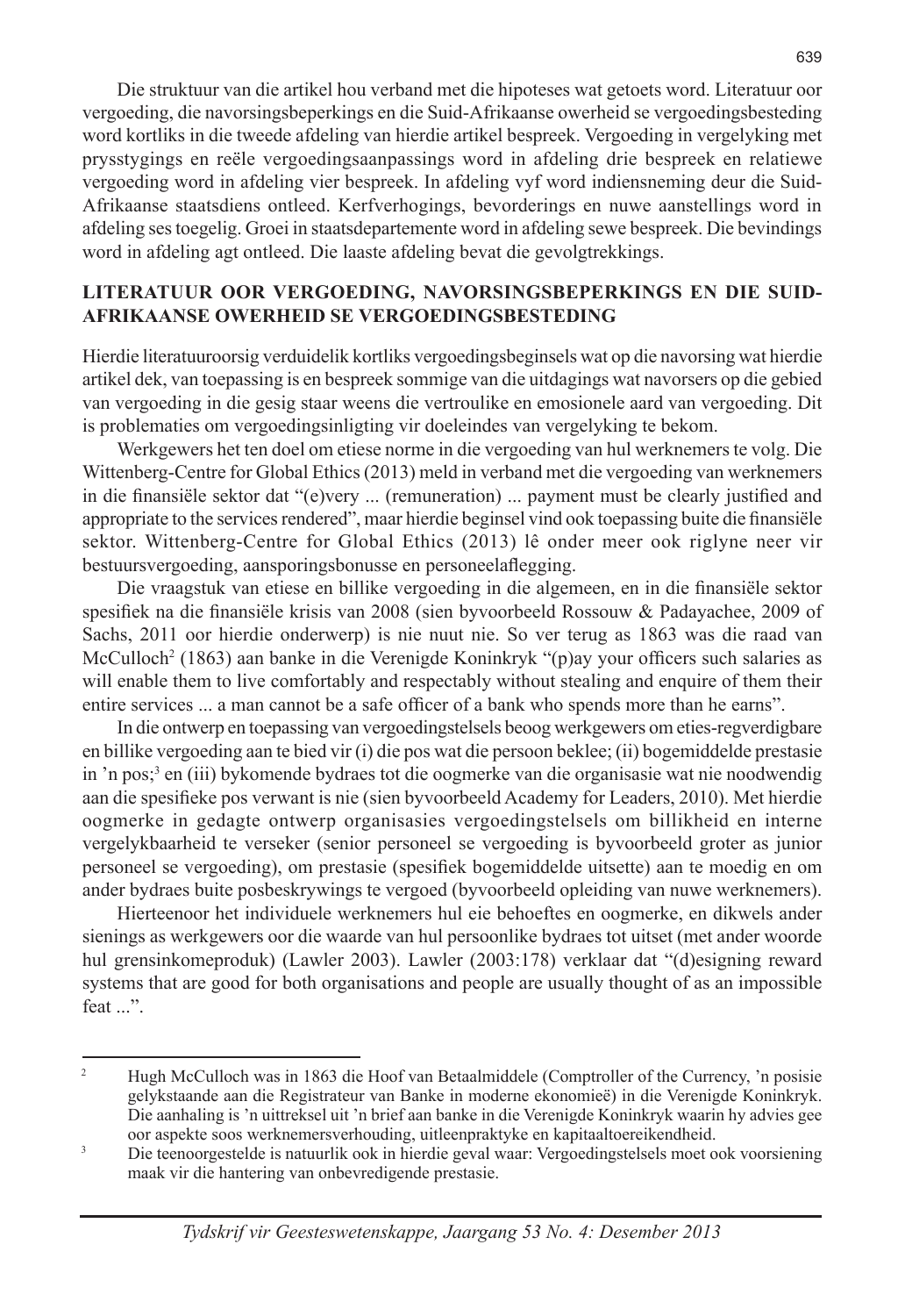Institusionele vergoedingstrukture maak gevolglik voorsiening vir senioriteit, verantwoordelikheid en institusionele bydrae, en fokus op die vergoeding van prestasie en buitengewone bydraes (Rynes & Bono 2000). Prestasie word natuurlik baie makliker gemeet in 'n omgewing waar insette en uitsette direk en onmiddellik met mekaar verband hou, byvoorbeeld 'n vervaardigingsomgewing (Henderson 2003). In hierdie omstandighede sal die ekonomiese beginsel, naamlik dat werknemers billik vir hul grensinkomeproduk vergoed moet word (sien byvoorbeeld Rousseau & Ho 2000 of Samuelson & Nordhaus 2001:232–234), direk van toepassing wees. Prestasievergoeding is egter meer kompleks in 'n kennisomgewing soos die staatsdiens, waar insette en uitsette nie direk vergelykbaar is nie.

Voorts is ontasbare vergoeding soos erkenning, respek en werksbevrediging vir werknemers belangrik (Elliott & Vocino 1995:357). Hierdie aspekte word deur werkstevredenheidsopnames gemeet, waarvan die resultate normaalweg vertroulik binne organisasies is. Hierdie aspekte val gevolglik buite die bestek van hierdie artikel.

Teen die agtergrond van die navorsingsbeperkings soos hierbo uiteengesit, ontleed hierdie artikel groei in die Suid-Afrikaanse owerheid se vergoedingsrekening. Uit die beskikbare inligting blyk wel dat senior amptenare met groter verantwoordelikheid in die owerheidsektor beter vergoed word as junior amptenare (trouens, dit is een van die kernaspekte van die ontleding in hierdie artikel). Daar kan egter nie uit die beskikbare inligting afgelei word of die owerheid se vergoedingstelsel voldoende voorsiening maak vir prestasie-erkenning en buitengewone bydraes van amptenare nie, en hierdie aspekte val dus buite die bestek van die artikel.

Die sentrale en provinsiale owerhede se vergoedingsrekening het oor die tydperk van vergelyking van 36,6 persent van totale owerheidsinkomste in die fiskale jaar tot 31 Maart 2005 tot 42,2 persent van totale owerheidsinkomste in die fiskale jaar tot 31 Maart 2012 toegeneem (SA Reserwebank [S.a.]). Die toenemende finansiële las wat uit die staatsdiens se vergoedingsrekening spruit, is 'n bron van kommer vir die Nasionale Tesourie (Gordhan 2012:20) en privaatsektorkommentators (Schüssler [S.a.]).

In hierdie verband het die Minister van Finansies, mnr Pravin Gordhan, verklaar dat "(t)he largest share of … (government) … spending is taken up by the compensation of government employees, which has grown faster than other categories of spending … (Gordhan 2012:20). Schüssler ([S.a.]), 'n bekende Suid-Afrikaanse ekonoom, verklaar dat "South African civil servants receive over 12% of our GDP in compensation (pay); the  $10<sup>th</sup>$  highest figure in the world today".

Die omvang van die relatiewe bydraes van verskillende faktore tot hierdie toename, is nog nie ontleed nie. Hierdie artikel vul hierdie gaping in die literatuur en ontwikkel metodologie wat in die vervolg vir soortgelyke ontledings gebruik kan word.

## **VERGOEDING EN PRYSSTYGINGS**

Hierdie afdeling toets die eerste hipotese. Deur die vergoeding van 'n direkteur en 'n direkteurgeneraal met inflasie (en dus prysstygings) oor die tydperk 2005 tot 2012 te vergelyk, word bepaal in watter mate inflasie 'n verklaring vir die toename in vergoeding oor hierdie tydperk bied, en in watter mate reële aanpassings in vergoeding plaasgevind het. Die keuse van die vergoeding van die twee poste in die staatsdiens (direkteur en direkteur-generaal<sup>4</sup>) is deur die vergoedingstruktuur van die staatsdiens bepaal. Die intreevlakvergoeding van 'n direkteur is die eerste vlak waar 'n volle indiensnemingskostebenadering tot vergoeding volledig gebruik word.

<sup>4</sup> Amptenare wat kragtens die Wet op Korrektiewe Dienste van 1995 vergoed word, se vergoeding is marginaal hoër (sowat 1,8 persent) as die res van die staatsdiens. Hierdie marginale verskil word in hierdie artikel buite rekening gelaat.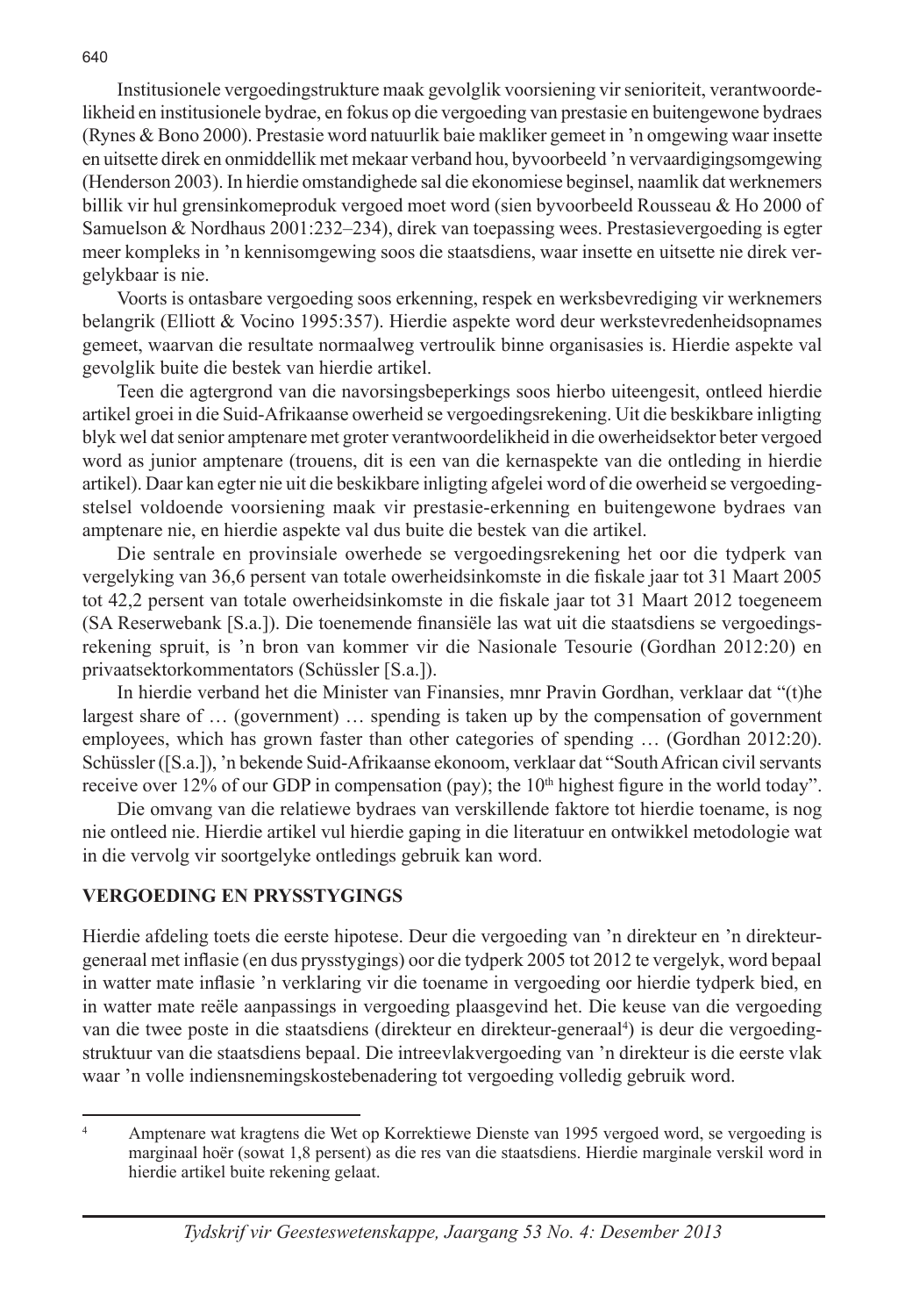As die vergoedingstruktuur van 'n organisasie senioriteit, verantwoordelikheid, institusionele bydrae, behoud van personeel en prestasie dek, is algemene vergoedingsaanpassings slegs nodig om reële vergoeding in tye van prysveranderings bestendig te hou. Veranderings in lewenskoste word weerspieël deur 'n lewenskoste-indeks (Leap & Crino 1993), byvoorbeeld die verbruikersprysindeks (VPI) in Suid-Afrika. Weens Suid-Afrika se lang geskiedenis van inflasie (Rossouw 2008) is die gevolgtrekking van Suid-Afrikaners normaalweg dat vergoedingsaanpassings noodwendig verhogings in vergoeding beteken. Onder omstandighede van deflasie (dalende pryse) beteken dit egter dat vergoeding van werknemers periodiek verlaag moet word om mededingendheid en reële vergoeding te handhaaf. Parkin (2003:722) verklaar byvoorbeeld dat

… those who kept their jobs barely noticed the Great Depression. It is true that wages fell from 57c an hour in 1929 to 44c an hour in 1933. But at the same time, the price level fell by a larger percentage, so that real wages actually increased. Thus people who had jobs became better off during the Great Depression.

Van der Walt (1985:23) beskryf inflasie as 'n " … sustained rise in the general price level. Inflation is, therefore, reflected in a general and widely diffused increase in the prices of goods and services in the economy". Insgelyks verklaar Mishkin (2004:635) dat " ... inflation is defined as a continuing and rapid rise in the price level ...". Statistiek SA bereken Suid-Afrika se inflasiekoers aan die hand van die persentasieverandering in die VPI oor 'n tydperk van een jaar (Rossouw 2008; of Van der Walt 1985). Dit is die koers van toename in pryse wat in hierdie artikel gebruik word, ten spyte van tekortkominge in die inflasiekoers as 'n akkurate aanduiding van die toename in die lewenskoste.

Die tekortkominge in die metodiek vir die berekening van die inflasiekoers kan kortliks saamgevat word as (i) die uitsluiting van kostes soos beleggings en owerheidsdienste (Van der Walt 1985:24); (ii) die uitsluiting van substitusie in verbruiksbesteding tussen tydperke van die herbasering van die VPI (Van der Walt 1985:24); (iii) gehalteverbeterings wat dikwels bloot as prysverhogings in die VPI weerspieël word (Schreyer 2005:3; Van der Walt 1985:24); (iv) verskille in huishoudings se werklike bestedingspatrone wat beswaarlik in een indeks saamgevat kan word; (v) die pryseffek van veranderings in subsidies en indirekte belasting word in die VPI ingesluit, maar veranderings in direkte belasting word uitgesluit (Van der Walt 1985:24); en (vi) berekenings van prysveranderings verskil in so 'n mate tussen lande dat internasionale inflasiekoerse nie sonder meer vergelyk kan word nie (Cournède 2005:4; of Diewert 2005:5).

As 'n verwante probleem meld Van der Walt (1985:24) dat die publiek dikwels nie die inflasiekoers glo nie. Hierdie probleem is hoofsaaklik te wyte aan die feit dat die publiek 'n dalende inflasiekoers met dalende pryse (dus deflasie) verwar (sien ook Rossouw 2008 oor hierdie aspek). As die inflasiekoers daal, byvoorbeeld van 6 persent per jaar na 3 persent per jaar, beteken dit nie dat pryse daal nie. Dit beteken bloot net dat pryse stadiger ("minder vinnig") as tevore styg.

Ten spyte van hierdie tekortkomings word die inflasiekoers vir vergelykende doeleindes in hierdie artikel gebruik omdat daar nie 'n beter vergelykingstrument beskikbaar is nie.

Tabel 1 toon aan dat die vergoeding van 'n direkteur marginaal vinniger as inflasie toegeneem het, terwyl die vergoeding van 'n direkteur-generaal heelwat vinniger as die inflasiekoers toegeneem het. In die geval van 'n direkteur was die toename 58,8 persent, terwyl pryse oor hierdie tydperk (Maart 2002 tot Maart 2012) met 53,9 persent toegeneem het. Vergelykenderwys het die vergoeding van 'n direkteur-generaal met 76,3 persent toegeneem. Die ontleding bevestig dus reële vergoedingsverbeterings vir beide posvlakke in die staatsdiens. Die eerste hipotese word dus op grond van hierdie ontleding aanvaar.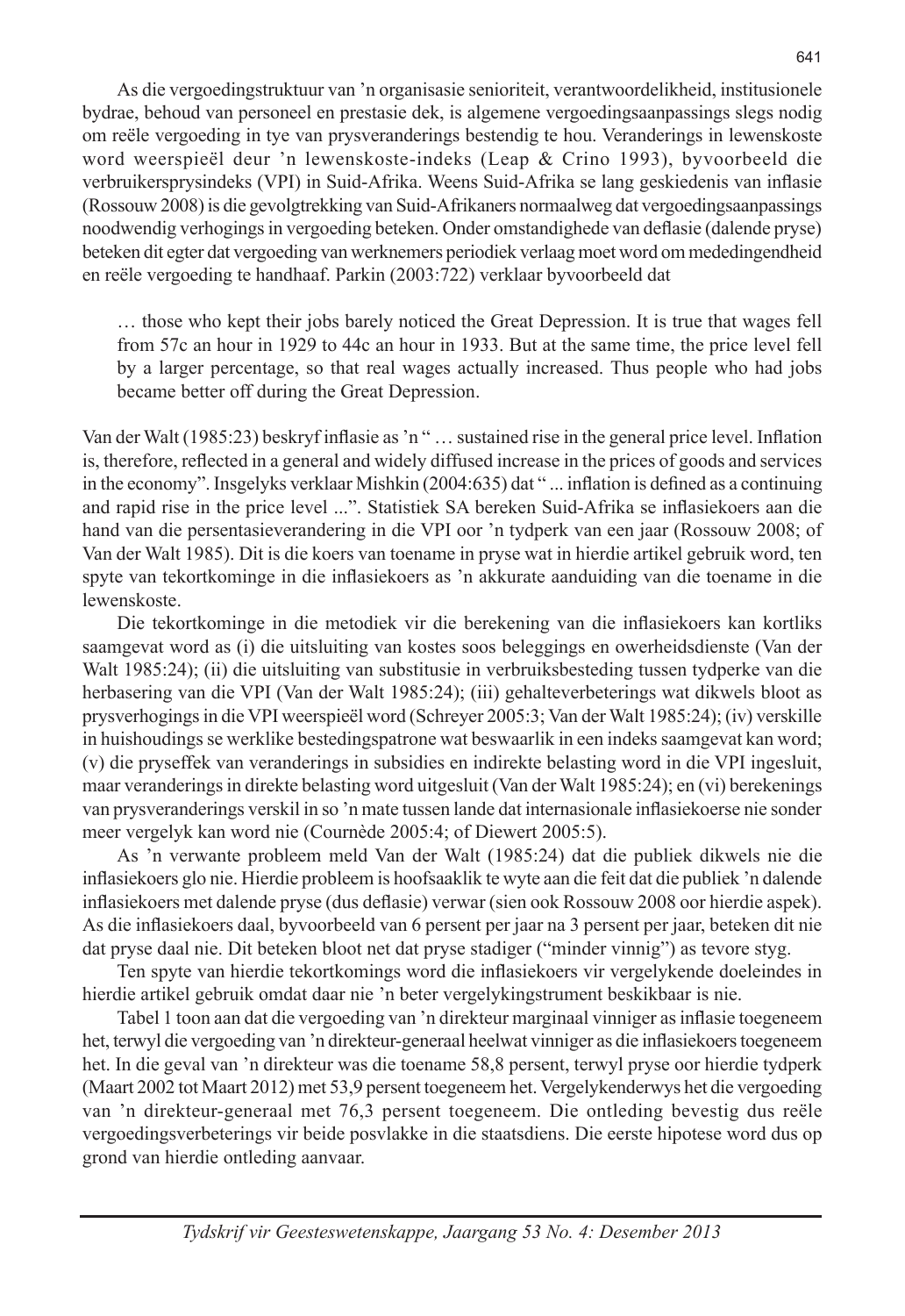|                            | <b>Direkteur</b>    | Direkteur-generaal     |
|----------------------------|---------------------|------------------------|
| Vergoeding in 2005         | R453 147            | R898 716               |
| VPI indeks in 2005         | 100,0               | 100,0                  |
| VPI indeks in 2012 (Maart) | 153,9               | 153,9                  |
| Geskatte vergoeding 2012   | R697 393            | R <sub>1</sub> 389 123 |
| Werklike vergoeding 2012   | R719 613            | R <sub>1</sub> 584 756 |
| Verskil                    | R <sub>22</sub> 220 | R <sub>201</sub> 632   |

TABEL 1: Vergoeding van 'n direkteur en 'n direkteur-generaal, 2005 tot 2012

*Bronne: Business Day* 2012, *Nasionale Tesourie, StatsSA, eie berekenings*



### *Figuur 1: Vergoeding in 2005 en met aanpassing vir inflasie, in vergelyking met Figuur 1: Vergoeding in 2005 en met aanpassing vir inflasie, in vergelyking met vergoeding vergoeding in 2012, alle vlakke in die staatsdiens Bron: Nasionale Tesourie, eie berekeningsin 2012, alle vlakke in die staatsdiens*

Figuur 1 toon aan in watter mate werklike vergoeding in 2012 bo die vergoeding in 2005, aangepas vir inflasie, toegeneem het. Figuur 1 bevestig dus ook die hipotese.

# RELATIEWE VERGOEDINGSVERGELYKING

Hierdie afdeling toets die tweede hipotese. Deur die vergoeding van 'n direkteur met die vergoeding van 'n direkteur-generaal in die staatsdiens te vergelyk, word bepaal of 'n strukturele vergoedingsaanpassing gemaak is as deel van 'n moontlike strategie om gekwalifiseerde personeel te behou. Dit staan gelees te word teen die agtergrond van Padayachee en Rossouw (2010) se bevinding dat die vergoeding van die middelstruktuur in die staatsdiens (soos verteenwoordig deur 'n assistent-direkteur in daardie geval, maar vir doeleindes van hierdie artikel diegene bo intreevlakke maar onder direkteursvlak) oor die tydperk 1984 tot 2008 dramaties verswak het in vergelyking met die vergoeding van 'n direkteur-generaal.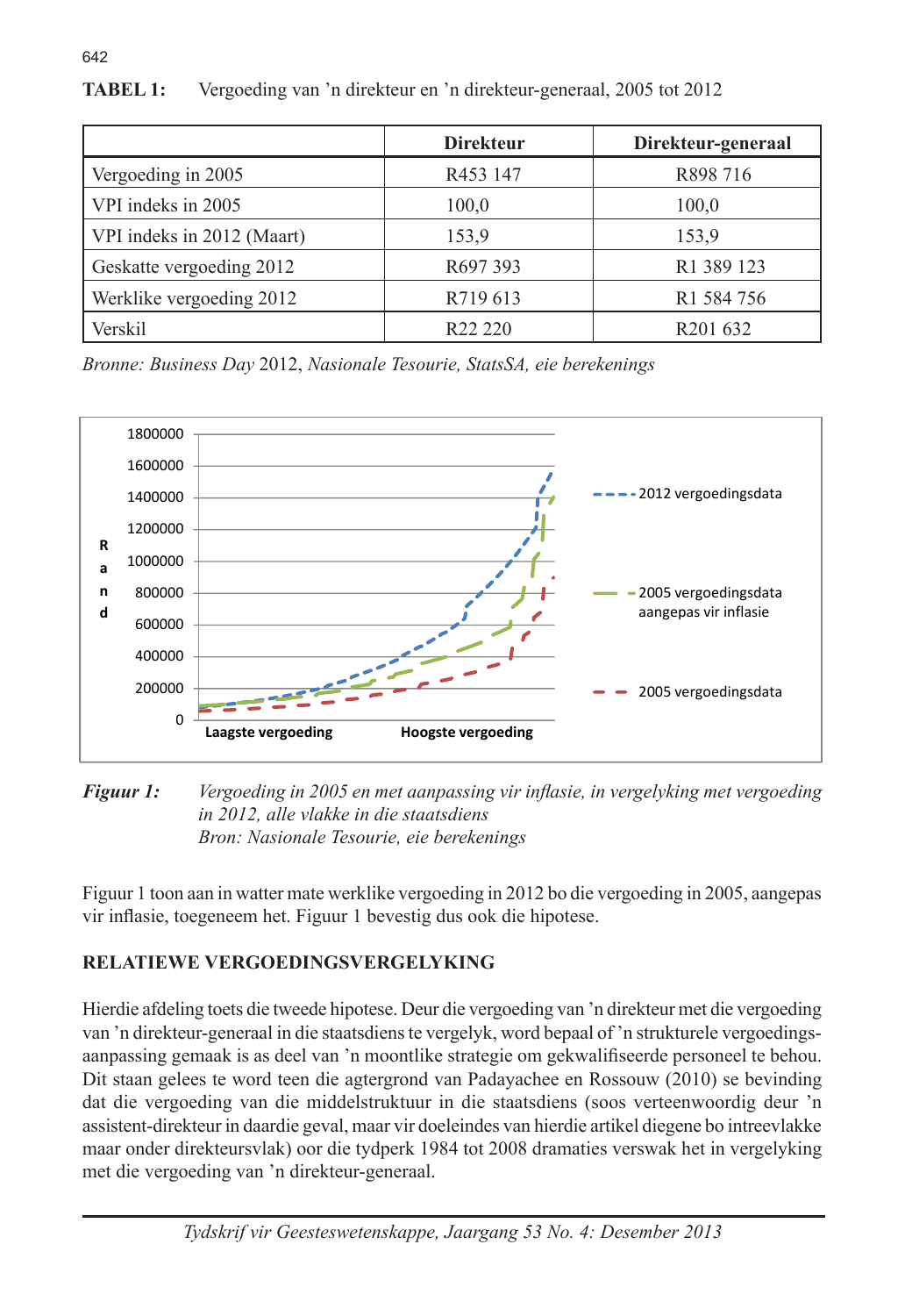Soortgelyk aan internasionale neigings, het Suid-Afrikaanse werkgewers (insluitend die staatsdiens) ook wegbeweeg van 'n salarisse-en-byvoordele-benadering na 'n volle indiensnemingskostebenadering in die strukturering van vergoedingspakkette.<sup>5</sup> Ten tye van die laaste eeuwending het meer as 80 persent van groot werkgewers in die Verenigde State van Amerika reeds hierdie benadering in hul vergoedingstelsels gevolg (Lawler 2003:195).

Omdat die intreevlakvergoeding van 'n direkteur die eerste vlak is waar 'n volle indiensnemingskostebenadering tot vergoeding in die staatsdiens gebruik word, word dit vir vergelykende doeleindes gebruik. Die intreevlak waar hierdie benadering geld, sal ook struktuurveranderings in die middelbestuurvlak onder hierdie vlak weerspieël omdat middelbestuursvergoeding nie hoër sal wees as die intreevlak van 'n direkteur nie. Die hoogste vergoedingsvlak van 'n direkteur-generaal is vir vergelykende doeleindes gebruik, om sodoende relatiewe bewegings tot die topvlak uit te wys. Dit is egter onmoontlik om *ex post* te bepaal of die vergoeding van hierdie twee poste histories (met ander woorde in 2005 in hierdie geval) op die "korrekte" vlakke was $6$ 

**TABEL 2:** Volle indiensnemingskoste van 'n direkteur en 'n direkteur-generaal, 2005 en 2012

| Jaar | <b>Direkteur</b> | Direkteur-generaal | Verhouding: Direkteur tot<br>direkteur-generaal |
|------|------------------|--------------------|-------------------------------------------------|
|      |                  |                    |                                                 |
| 2005 | 453 147          | 898 716            | 50,4                                            |
| 2012 | 719 613          | 1 584 756          | 45.4                                            |

*Bronne: Business Day* 2012, *Nasionale Tesourie, eie berekenings*

Tabel 2 toon dat die volle indiensnemingskoste-vergoedingsverhouding van 'n direkteur teenoor 'n direkteur-generaal vanaf 50,4 persent met vyf persentasiepunte (9,9 persent) tot 45,4 persent oor die tydperk gedaal het. Die vergoedingsgaping in die staatsdiens, gebaseer op die vergoeding van hierdie twee poste, het dus vergroot. Dit bevestig 'n aanpassing binne die vergoedingstruktuur. Die ontleding bevestig egter nie 'n kleiner vergoedingsgaping tussen middel- en topbestuur soos *ex ante* verwag is nie. Inteendeel, die ontleding toon dat die vergoeding van die topbestuur, relatief tot die middelbestuur, toegeneem het. Vergoedingstrukture van organisasies soos die staatsdiens het 'n eksponensiële verloop vanaf junior na senior vlakke, soos uit figuur 2 blyk. Die eksponensiële ramingslyne in figuur 2 toon ook aan in watter mate die vergoeding op topbestuursvlak, relatief tot junior en middelbestuursvlakke, toegeneem het.

<sup>&</sup>lt;sup>5</sup> Sien Leap & Crino (1993:477) vir 'n bespreking van laasgenoemde benadering.<br> $\frac{6}{100}$  Sien Bedaugehee & Besseum 2010 vir 'n meer velledige begreeing.

Sien Padayachee & Rossouw 2010 vir 'n meer volledige bespreking.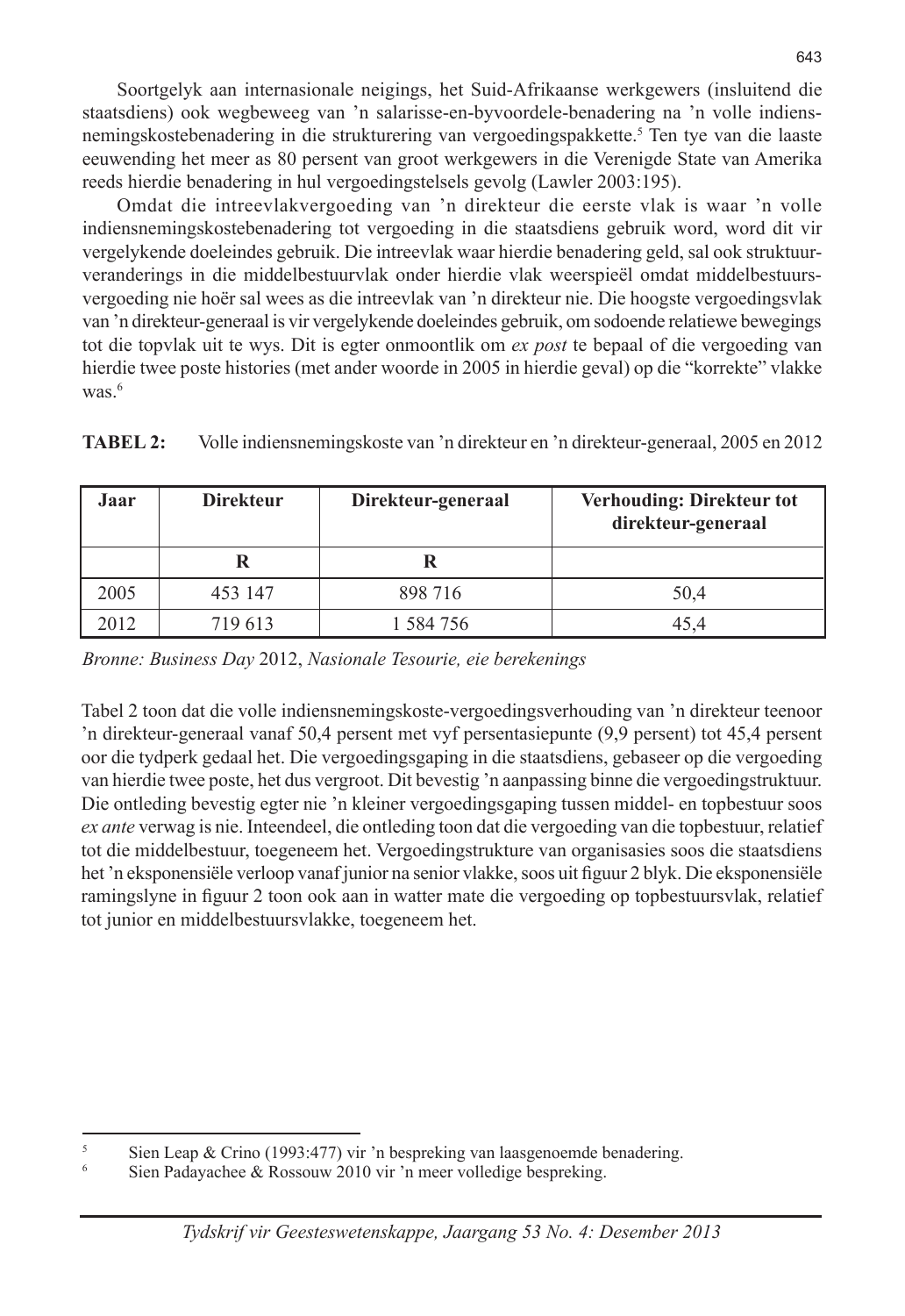644



**Figuur 2:** Vergoedingstruktuur van die staatsdiens, 2005-vergoeding aangepas vir inflasie *en 2012-vergoeding, laagste vlak = 100*

Bron: Nasionale Tesourie, eie berekenings

Die data in figuur 2 bevestig ook die ontleding in tabel 2. Die vergelyking van die 2005-vergoedingstruktuurkromme (aangepas vir inflasie) was  $y = 85.974e^{0.0151x}$  met  $R^2 = 0.9931$ , terwyl die 2012-vergoedingstruktuur se vergelyking *y* = 92.94*e*0.0164*<sup>x</sup>* was, met *R2* = 0,997. Die waardes dui in elke geval op 'n baie goeie passing (sogenaamde *goodness of fit*) van die eksponensiële kromme op die werklike data. Die helling van die 2012-kromme is merkbaar steiler aan die bokant (hoogste vlak) in vergelyking met die aangepaste 2005-vergoedingskromme. 'n Berekening toon dat die area onder die 2012-kromme (bepaal deur die vergoedingskromme, 'n horisontale lyn deur die indekswaarde 100, en 'n afwaartse vertikale lyn vanaf die maksimumwaarde van die vergoedingskromme) sowat 26,8 persent groter was as die vergelykbare area vir die aangepaste 2005-kromme. Dit dui aan in watter mate die staatsdiensvergoeding 'n struktuuraanpassing tussen 2005 en 2012 ondergaan het. As die struktuurverandering nie plaasgevind het nie, sou die twee oppervlaktes dieselfde gewees het.

Hierdie ontleding bevestig ook 'n struktuuraanpassing aan die bokant van die vergoedingskromme tussen 2005 (aangepas vir inflasie) en 2012 as 'n verklaring vir die toename in vergoeding. Die tweede hipotese word aanvaar.

## **INDIENSNEMING EN VERGOEDING IN DIE STAATSDIENS**

Hierdie afdeling toets die derde hipotese. 'n Vergelyking van indiensnemingsyfers en die vergoedingskoste van die staatsdiens bepaal in watter mate groeiende indiensneming die rede vir die skerp styging in die staatsdiens se vergoedingsrekening is. Tussen 2005 en 2012 het totale indiensname in die staatsdiens (sentrale regering en provinsiale regerings) met 27,3 persent toegeneem. Die groei in indiensname in die sentrale regering was 19,9 persent en 30,6 persent in die provinsiale regerings.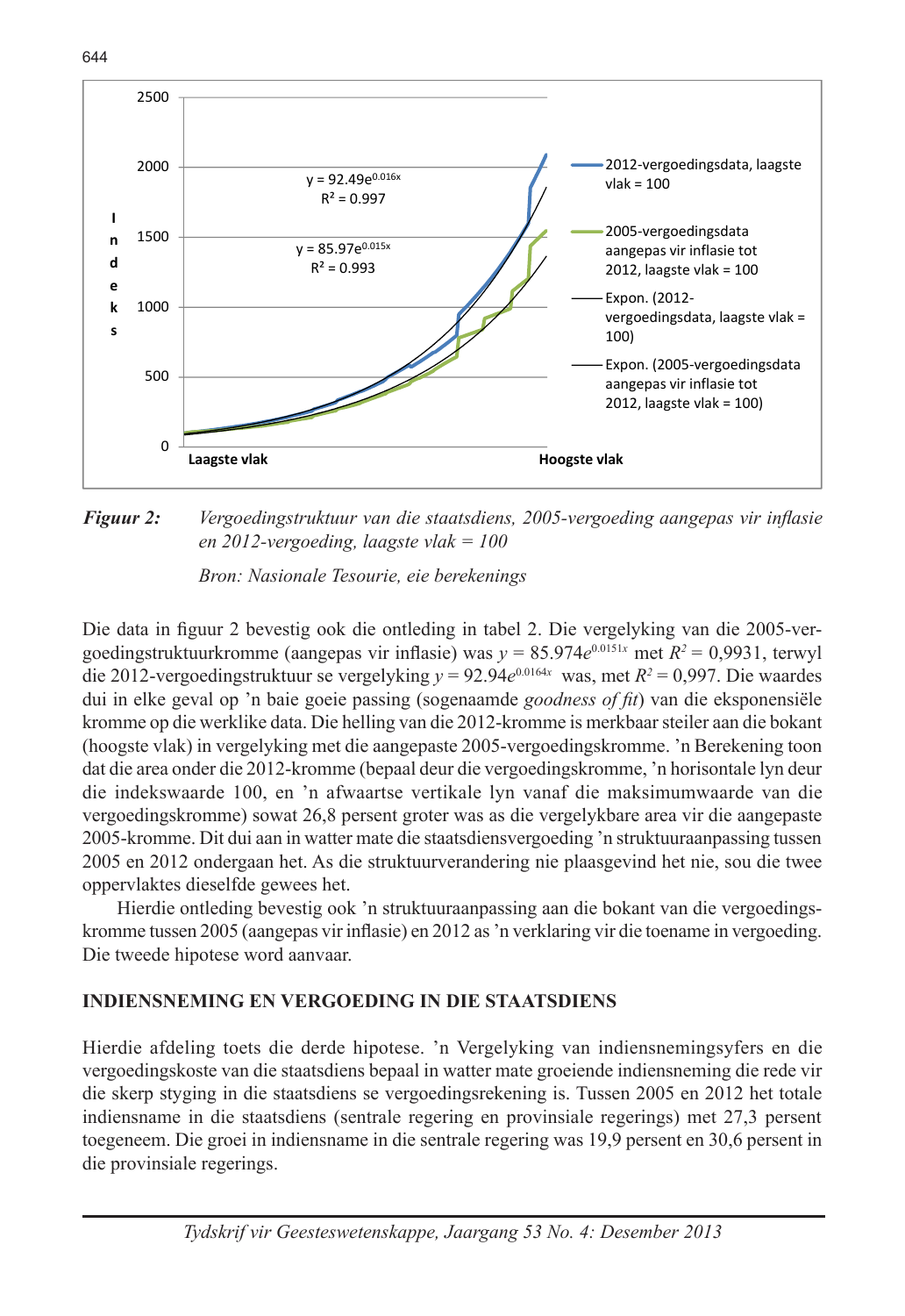|             | <b>Sentrale regering</b> | <b>Provinsiale regerings</b> | <b>Totaal</b> |
|-------------|--------------------------|------------------------------|---------------|
| 31/03/2005* | 369 500                  | 823 677                      | 1 193 177     |
| 31/03/2006* | 385 441                  | 860 580                      | 1 246 021     |
| 31/03/2007  | 407489                   | 889 652                      | 1 297 141     |
| 31/03/2008  | 405 805                  | 938 173                      | 1 343 978     |
| 31/03/2009  | 418 879                  | 967 740                      | 1 386 619     |
| 31/03/2010  | 410 051                  | 1 006 793                    | 1 4 1 6 8 4 4 |
| 31/03/2011  | 427 281                  | 1 047 990                    | 1 475 271     |
| 31/03/2012  | 443 199                  | 1 075 515                    | 1 5 1 8 7 1 4 |

### **TABEL 3:** Staatsdiensindiensname, 31 Maart 2005 tot 31 Maart 2012

\* Die syfers vir 2005 is statisties deur die SA Reserwebank met die syfers vir 2006 gekoppel om vergelykbaarheid te verseker, aangesien die opnamemetodologie wat in die *Quarterly Employment Statistics* (Statistics SA [S.a.]) gebruik is, vanaf 2006 verander het.

*Bronne: SA Reserwebank, Statistics SA [S.a.], eie berekeninge*

Staatsdiensvergoeding vir die tydperk 31 Maart 2005 tot 31 Maart 2012 word in tabel 4 ontleed. Tabel 4 toon aan dat staatsdiensvergoeding tussen 2005 en 2012 met 145,6 persent in nominale terme toegeneem het. In reële terme het die toename oor hierdie tydperk 91,7 persent beloop.

Vergoeding het met 142,0 persent in nominale terme in die sentrale regering toegeneem, terwyl die reële toename 88,1 persent was. Die nominale toename in die provinsiale regerings het 147,2 persent oor dieselfde tydperk beloop, wat beteken dat die reële toename 93,3 persent beloop het.

|            | <b>Sentrale regering</b><br>R miljard | <b>Provinsiale regerings</b><br>R miljard | <b>Totaal</b><br>R miljard |
|------------|---------------------------------------|-------------------------------------------|----------------------------|
| 31/03/2005 | 38,79                                 | 88,41                                     | 127,20                     |
| 31/03/2006 | 44,22                                 | 96,27                                     | 140,50                     |
| 31/03/2007 | 49,68                                 | 104,82                                    | 154,49                     |
| 31/03/2008 | 56,82                                 | 120,57                                    | 177,39                     |
| 31/03/2009 | 64,61                                 | 146,05                                    | 210,66                     |
| 31/03/2010 | 71,05                                 | 171,51                                    | 242,56                     |
| 31/03/2011 | 80,90                                 | 195,26                                    | 276,16                     |
| 31/03/2012 | 93,86                                 | 218,56                                    | 312,42                     |

**TABEL 4:** Staatsdiensvergoeding, 31 Maart 2005 tot 31 Maart 2012

*Bron: SA Reserwebank, Statistics SA [S.a.], eie berekeninge*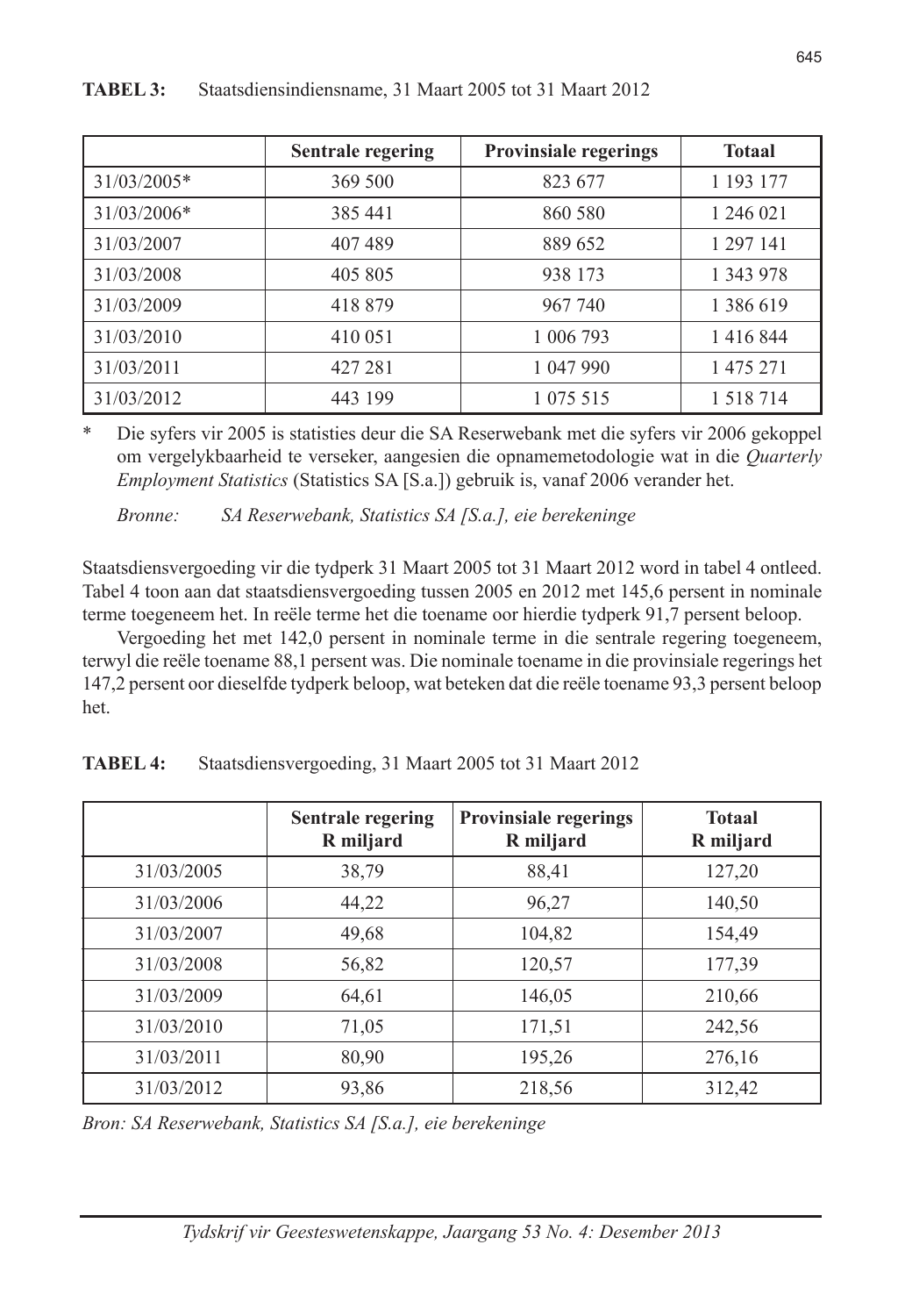Die ontleding in tabel 4 sluit slegs die vergoeding van staatsamptenare in die sentrale regering en provinsiale regerings in. In die jaarlikse *Budget Review* van die Nasionale Tesourie (sien byvoorbeeld National Treasury 2012) word 'n begrotingspos *Compensation of employees*  (vergoeding van werknemers) gerapporteer. Die bedrag wat gerapporteer word, sluit die vergoeding van werknemers van die sentrale en provinsiale departemente in, asook die vergoeding van werknemers van ander openbare entiteite, byvoorbeeld die Padongelukkefonds, die Raad vir Geesteswetenskaplike Navorsing en die Wetenskaplike en Nywerheidsnavorsingsraad. Die vergoeding van hierdie organisasies val buite die bestek van hierdie artikel.

Tussen 2005 en 2012 het indiensneming in die staatsdiens met 27,3 persent toegeneem. Die derde hipotese, naamlik dat groeiende indiensneming in die staatsdiens tot die toename in die vergoedingsrekening bygedra het, word dus aanvaar.

Dit is opvallend dat die toename in indiensneming hoër in die provinsiale regerings as in die sentrale regering was, maar *per capita*-vergoeding in die sentrale regering het vinniger gegroei. Hierdie neiging in die sentrale regering se vergoedingsrekening kan moontlik verklaar word deur 'n toename in die aantal staatsdepartemente (sien asseblief die bespreking in die volgende afdeling) met 'n gepaardgaande toename in personeel op senior vlakke (elke staatsdepartement het byvoorbeeld 'n direkteur-generaal). Toename in indiensneming het dus tot die styging in die staatsdiens se vergoedingskoste bygedra, maar dit is onduidelik of bykomende personeel in die staatsdiens op junior vlakke, middelbestuur of senior vlakke aangestel is.

## **HOËR VERGOEDING EN POSVLAKKE VIR BESTAANDE EN NUWE PERSONEEL**

Teen 2005 was die staatsdiens se vergoedingstruktuur oor 16 posvlakke versprei. Vanaf posvlak 1 tot 12 het die struktuur uit tussen 12 en 16 vergoedingskerwe per posvlak bestaan, terwyl dit op posvlakke 13 tot 16 uit ses kerwe bestaan het. Op die laagste posvlak was kerfverhogings binne posvlakke 0,7 persent van die vergoeding van die vorige kerf, terwyl dit op senior vlakke 1,5 persent van die vergoeding van die vorige kerf beloop het (inligting van die Nasionale Tesourie verkry).

Teen 2012 het die struktuur steeds uit 16 posvlakke bestaan, maar met tussen vyf en 12 vergoedingskerwe op elk van posvlakke 1 tot 12, terwyl die kerwe op posvlakke 13, 14, 15 en 16 onderskeidelik 13, 14 , nege en nege was. Teen 2012 was kerfverhogings deurgaans 1,5 persent van die vergoeding op die vorige kerf.

 Die netto omvang van die impak van kerfverhogings op die totale vergoedingsrekening van die staatsdiens kan weens natuurlike personeelomset nie gekwantifiseer word nie. Personeel wat die staatsdiens verlaat, kan vervang word deur personeel op meer junior vlakke, of selfs op 'n laer kerf binne dieselfde posvlak, of op 'n hoër vlak.

Teen 2005 het die koste van bevorderings vanaf een posvlak na die volgende vlak tussen 0,3 persent op die laagste posvlak en 19,5 persent tussen die tweede hoogste en die hoogste posvlakke beloop. Teen 2012 het die koste van bevorderings vanaf een posvlak na die volgende tussen 1,5 persent op die laagste posvlak en 16 persent tussen die tweede hoogste en die hoogste posvlakke beloop. Hoewel 'n hipotese dat bevorderings tot die toename in die vergoedingsrekening bygedra het dus bevestig word, kan die omvang hiervan nie met beskikbare inligting akkuraat gekwantifiseer word nie. Personeel wat bevorder word, kan byvoorbeeld poste van persone wat die staatsdiens deur natuurlike personeelomset verlaat het, vul.

Die impak van aanstellings van buite die staatsdiens op meer senior vlakke as waarop bestaande personeel dien, kan nie met bestaande inligting gekwantifiseer word nie.

Die vierde hipotese, naamlik dat hoër vergoedingskerwe vir bestaande personeel, bevorderings en nuwe aanstellings op meer senior vlakke die vergoedingstruktuur en -rekening verhoog het, word aanvaar. Dit is egter moeilik om hierdie bevinding akkuraat te kwantifiseer. Indiensneming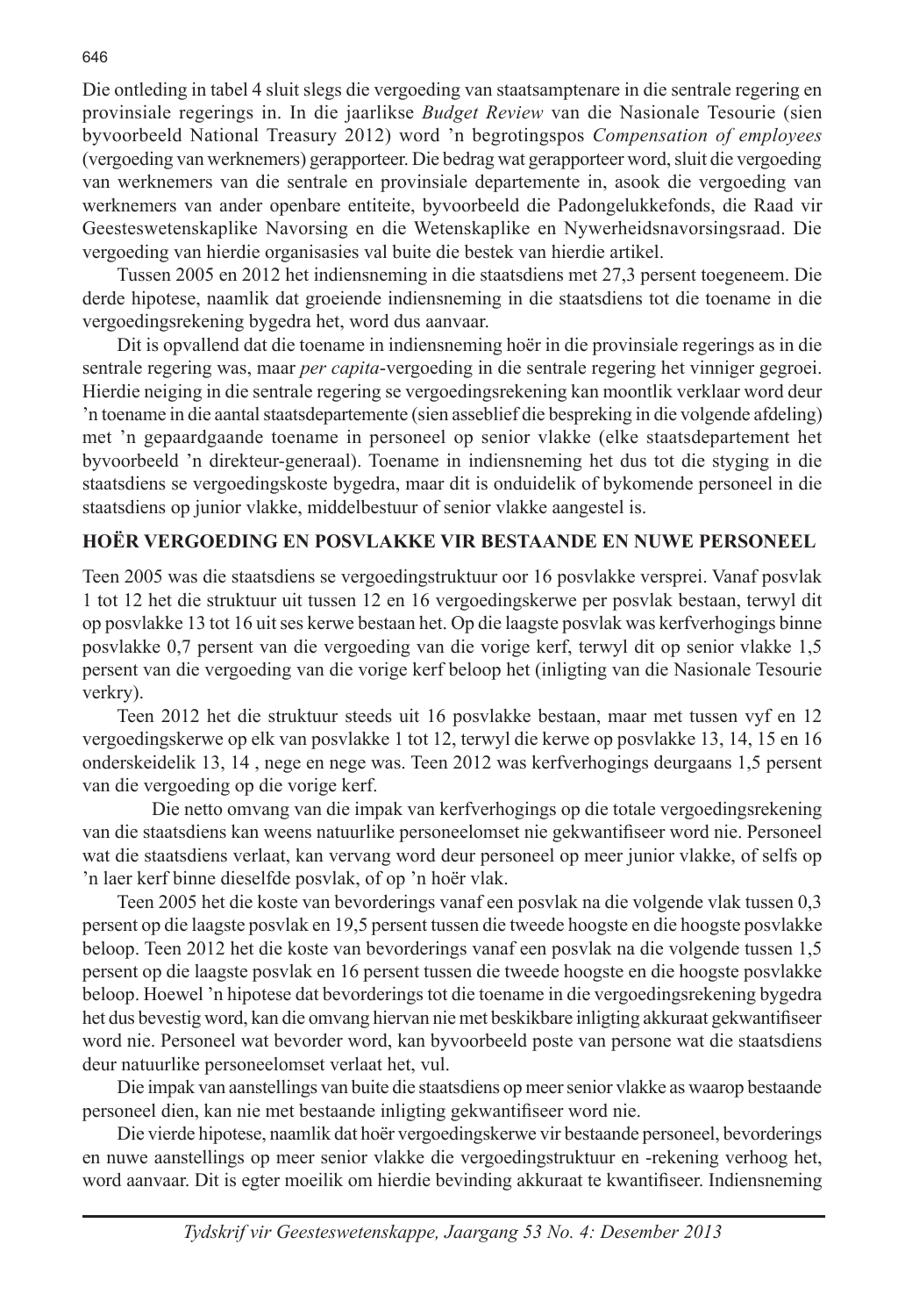deur die staatsdiens in Suid-Afrika vir die tydperk 31 Maart 2005 tot 31 Maart 2012 word in tabel 3 ontleed. Tabel 3 toon aan dat totale indiensneming in die staatsdiens tussen 2005 en 2012 met 27,3 persent toegeneem het. Indiensneming in die sentrale regering het met 19,9 persent toegeneem, terwyl dit met 30,6 persent in die provinsiale regerings toegeneem het. *Per capita*-vergoeding in die sentrale regering het vanaf R104 980 tot R211 788 (oftewel met 101,7 persent) in nominale terme tussen 2005 en 2012 toegeneem. Terselfdertyd het dit vanaf R107 336 tot R203 214 (oftewel met 89,3 persent) in nominale terme in die provinsiale regerings toegeneem. Vir die totale staatsdiens het gemiddelde vergoeding op 'n *per capita*-basis vanaf R106 606 tot R205 714 toegeneem. Hierdie toename van 92,97 persent maak voorsiening vir die toename in inflasie van 53,9 persent oor hierdie tydperk, asook vir die netto effek van kerfverhogings, bevorderings, nuwe aanstellings op meer senior vlakke en struktuurveranderings in die vergoedingstruktuur. As die *per capita*vergoedingstoename met inflasie aangepas word, is die gevolgtrekking dat hierdie aspekte 39,1 persent bo inflasie tot die verhoging in die staatsdiens se vergoedingsrekening bygedra het.

# **AANTAL STAATSDEPARTEMENTE**

Teen 2005 was daar 33 staatsdepartemente op nasionale vlak. Dit het teen 2012 tot 37 departemente toegeneem.7 Dieselfde inligting is nie op provinsiale vlak beskikbaar nie. Die vyfde hipotese, naamlik dat 'n groeiende aantal staatsdepartemente tot die toename in die staatsdiens se vergoedingsrekening bygedra het, word dus aanvaar.

Die netto effek van hierdie toename kan nie gekwantifiseer word nie, maar die personeel- en vergoedingseffek van hierdie toename word outomaties in die toename in vergoedingsbesteding weens kerfverhogings, bevorderings en nuwe aanstellings op meer senior vlakke weerspieël, wat vir doeleindes van die vierde hipotese ontleed is.

# **ONTLEDING VAN DIE BEVINDINGS**

Hierdie artikel toets vyf hipoteses wat almal aanvaar is. In hierdie afdeling word die relatiewe bydraes van hierdie hipoteses ontleed. Die oogmerk van die ontleding is om die relatiewe aandeel van die onderskeie aspekte in die vergoedingsgroei te bepaal.

Die bydrae van die hipoteses (uitgesonderd die hipotese oor die aantal staatsdepartemente, wat in die vierde hipotese weerspieël word) kan soos volg relatief tot vergoeding uitgedruk word:

DL = ƒ(P, DS, DW, DPV, e) ….………………………………………………….........…(1)

met

 $\Delta L$  = verandering in staatsdiensvergoeding;

 $f =$ 'n funksie van (of word bepaal deur);

 $\Pi$  = inflasie;

 $\Delta S$  = struktuurveranderings in staatsdiensvergoeding;

 $\Delta W$  = verandering in staatsdiensindiensneming op nasionale en provinsiale vlak;

 $\Delta PV$  = verandering in kerwe, posvlakke en bevorderings (wat senior aanstellings) van buite insluit); en

 $\varepsilon$  = stogastiese reswaarde<sup>8</sup> vir die bydrae van ander ongeïdentifiseerde faktore.

<sup>7</sup> In beide gevalle word spesiale departemente in die Presidensie, byvoorbeeld die Nasionale Beplanningskommissie, van die syfers uitgesluit.

Volgens Studenmund (2011:9–10) is  $\varepsilon$ , die stogastiese reswaarde, nodig om voorsiening te maak vir aspekte wat die verklaarde veranderlike kan beïnvloed maar uitgelaat is, byvoorbeeld klein meetfoute in data, ander funksionele verhoudings, nie-liniêre data en suiwer toevallige veranderings.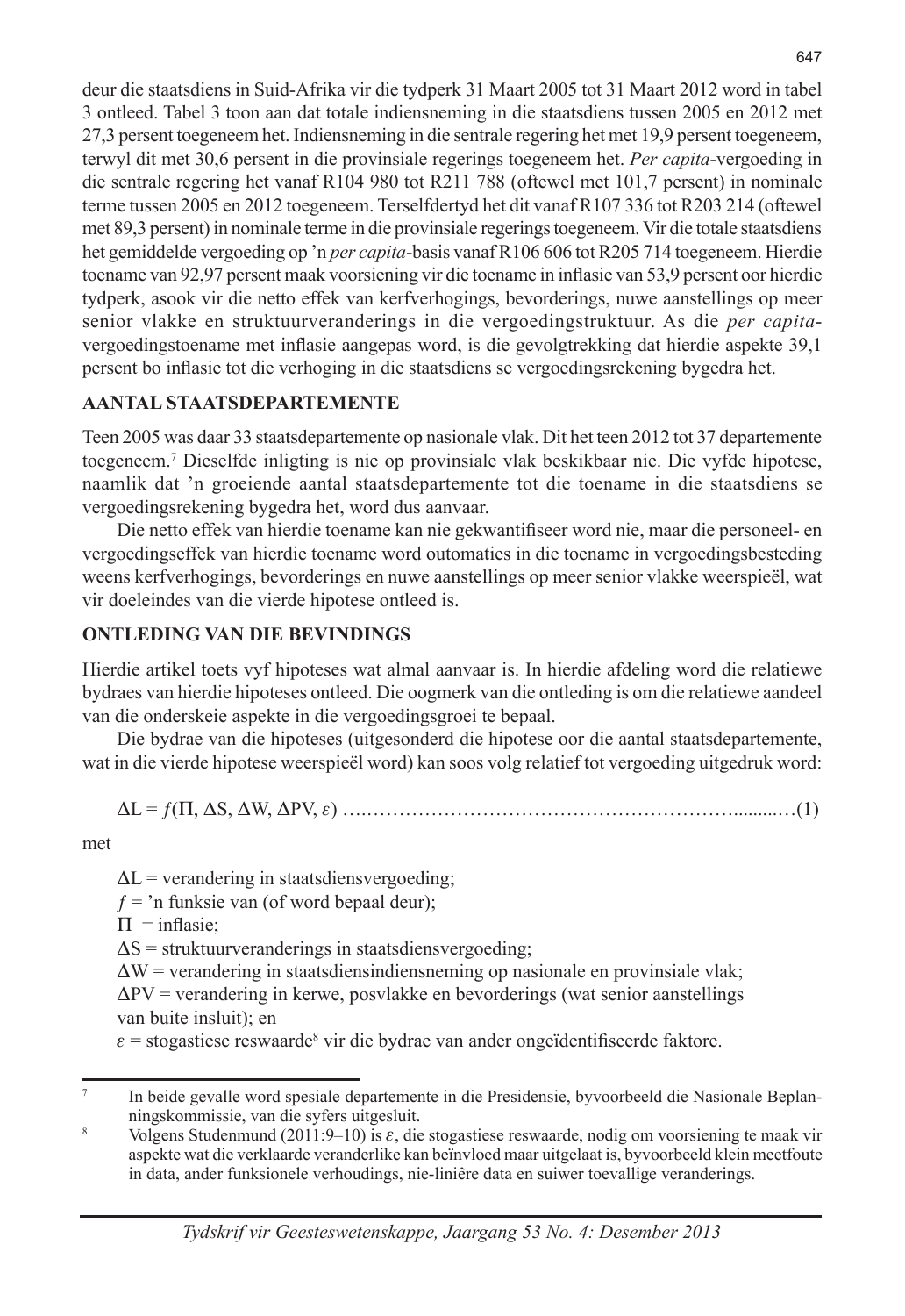Vir doeleindes van verdere ontleding van vergelyking (1), word die bydraes van elkeen van die komponente in vergelyking (2) met mekaar in verband gebring. Die betrokke waardes is:

 $\Delta W = 145.6$  persent;  $\Pi$  = 53,9 persent;<sup>9</sup>  $\Delta S = 26.8$  persent;<sup>10</sup>  $\Delta W = 27.3$  persent;<sup>11</sup> en  $\Delta$ PV = 39,1 persent.<sup>12</sup> 145,6 = (53,9 + 26,8 + 27,3 + 39,1 + e) ………...………………………………………..(2)  $\Rightarrow$  145,6 – 53,9 – 26,8 – 27,3 – 39,1 =  $\varepsilon$  $\Rightarrow$  -1.5 =  $\varepsilon$ 

Die ontleding toon dat die veranderlikes wat deur die hipoteses geïdentifiseer is, 101 persent (d.i. meer as 100 persent van die totale beweging) van die verandering in staatsdiensvergoeding oor hierdie tydperk verklaar, omdat een of meer van die veranderlikes marginaal oorskat is. Hierdie oorskatting word in die reswaarde (– 1,5 persent) weerspieël.

In nominale terme het die toename in die owerheid se totale vergoedingsrekening oor die tydperk van vergelyking (Maart 2005 tot Maart 2012) R185,22 miljard beloop. Tabel 5 toon 'n rekenkundige ontleding van die nominale bydrae van elke komponent (wat die onverklaarde stogastiese reswaarde vir balanserende doeleindes insluit) van vergoedingstoenames wat hierbo bespreek is. Die ontleding herbevestig dat inflasie die grootste rol in die nominale vergoedingstoename gespeel het, maar dat die reële toenames bo inflasie gesamentlik tot die vergoedingskostedruk bygedra het en onvolhoubaar is.

| <b>TABEL 5:</b> | Nominale toename in staatsdiensvergoeding, 31 Maart 2005 tot 31 Maart 2012, |
|-----------------|-----------------------------------------------------------------------------|
|                 | bydrae, persentasie en Rand-bydrae (R-miljard)                              |

| <b>Veranderlike</b>                     | Bydrae* | <b>Persentasie</b> | Rand-bydrae |
|-----------------------------------------|---------|--------------------|-------------|
| $\Pi$ (inflasie)                        | 53,9    | 37,0               | 68,53       |
| $\Delta S$ (struktuurveranderings)      | 26,8    | 18,4               | 34,08       |
| $\Delta W$ (indiensindiensneming)       | 27,3    | 18,8               | 34,82       |
| $\Delta$ PV (kerwe, bevorderings)       | 39,1    | 26,8               | 49,64       |
| $\varepsilon$ = (stogastiese reswaarde) | $-1.5$  | $-1.0$             | $-1,85$     |
| Totaal                                  | 145,6   | 100,0              | 185,22      |

\* Hierdie is die bydrae van elke komponent soos hierbo gerapporteer tot die totale toename van 145,6 persent in die vergoedingsrekening oor die tydperk van vergelyking

*Bron: eie berekeninge*

648

<sup>9</sup> Die toename in pryse (= inflasiekoers) oor die tydperk Maart 2005 tot Maart 2012.

<sup>10</sup> Hierdie toename is bereken uit die verskil tussen die hellings van die krommes in figuur 2.<br>11 Die persontosiste van die hellingsnaming in die staatsdiens tussen 2005 en 2012

 $11$  Die persentasietoename in totale indiensneming in die staatsdiens tussen 2005 en 2012.<br> $12$  Die hydrog van kerfverhooings, hevorderings, nuwe aantallings op meer senior

<sup>12</sup> Die bydrae van kerfverhogings, bevorderings, nuwe aanstellings op meer senior vlakke en struktuurveranderings.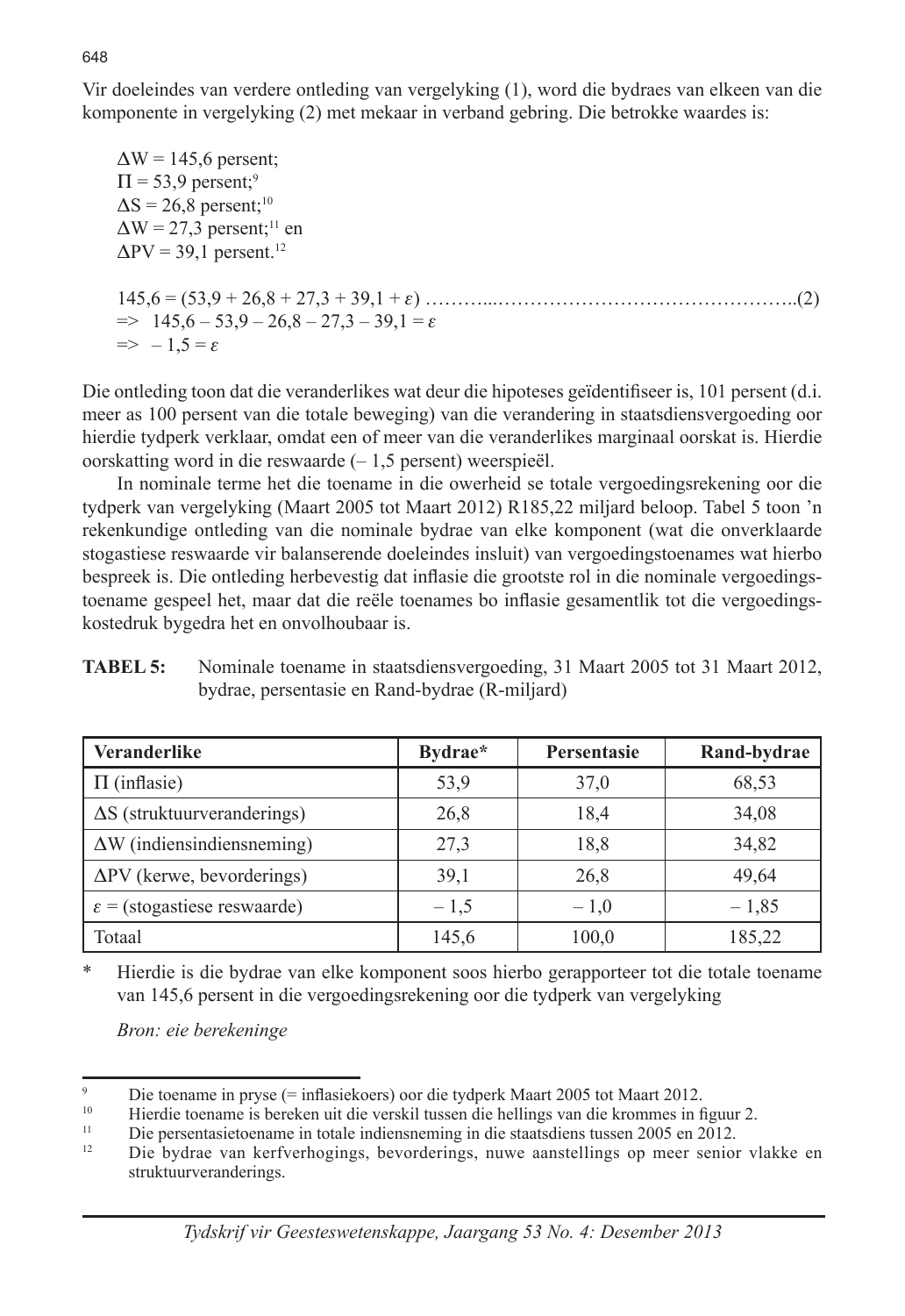### **GEVOLGTREKKINGS**

Hierdie artikel toets vyf hipoteses vir die skerp toename in die staatsdiens se vergoedingsrekening tussen 2005 en 2012. Al die hipoteses word as verklarings vir die skerp groei in staatsdiensvergoeding aanvaar. Al die geïdentifiseerde aspekte het 'n bydrae gelewer, waarvan aanpassings vir inflasie teen 37 persent van die styging (53,9 uit 145,6) die grootste was.

Hierdie ontleding dui aan op watter wyse die owerheid moet optree om die groei in staatsdiensvergoeding te kniehalter. Inflasie moet bekamp word, veranderings in vergoedingskerwe, posvlakke en bevorderings moet in bedwang gehou word en struktuurveranderings moet vermy word. As hierdie aspekte nie beheer word nie, sal 'n demper op nuwe aanstellings inderwaarheid net 'n marginale verskil aan die groei in indiensnemingskoste maak. Laasgenoemde aspek op sentrale owerheids- en provinsiale vlak het gesamentlik sowat 18,8 persent tot die groei in die vergoedingsrekening bygedra.

'n Verdere bevinding is dat onlangse stygings in die staatsdiens se vergoedingskoste nie volgehou kan word nie. Suid-Afrika loop die gevaar dat groeiende indiensneming deur die staatsdiens, met die gepaardgaande styging in vergoedingskoste, 'n onbekostigbare las vir die ekonomie kan word en fondse sal gebruik wat in werklikheid vir ekonomiese ontwikkeling aangewend moet word.

### **BIBLIOGRAFIE**

- Academy for Leaders. 2010. *Five principles of remuneration systems*. 3 September. [Online] http://academyfor-leaders.com [Accessed on 31 August 2013].
- *Business Day.* 2012. Jobs Section*.* 23 October.
- Cournède, B. 2005. *Do house price developments matter for inflation-targeting monetary authorities? A view from the euro area experience*. Paper read at the OECD seminar on Inflation Measures: Too High - Too Low - Internationally Comparable? Paris. 21 and 22 June.
- Diewert, E. 2003. *Methodological Problems with the Consumer Price Index*. Paper presented at the joint UNECE/ILO Meeting on Consumer Price Indices, held at the Palais des Nations, Geneva. 4 and 5 December. [Online]. http://www.econ.ubc.ca/diewert/problems.pdf [Accessed on various dates].
- Elliott, R. H. & Vocino, T. 1995. Compensation administration and the human resource management function. In Rabin, J., Vocino, T., Hildreth, W. B. & Miller, G. J. 1995. *Handbook of public personnel administration*. Boca Raton & London: CRC Press.
- Gordhan, P. J. 2012. *Medium Term Budget Policy Statement 2012.* 25 October. National Treasury: Pretoria.
- Henderson, R. I. 2003. *Compensation in a knowledge-based world*. 9th edition. New Jersey: Prentice-Hall.
- Lawler, E. E. 2003. *Treat people right: How organisations and individuals can propel each other into a virtuous spiral of success*. San Francisco: Jossey-Bass.
- Leap, T. L. & Crino, M. D. 1993. *Personnel/human resource management*. 2nd edition. New York: Macmillan Publishing Company.
- McCulloch, H. 1863. *Advice to bankers of 1863.* Letter of the Comptroller of the Currency to national banks in the United Kingdom. December.
- National Treasury. 2012. *Budget Review.* Pretoria: National Treasury.
- Padayachee, V. & Rossouw, J. 2010. Vergoedingsneigings in die openbare sektor te midde van volgehoue inflasie – 'n ekonomiese perspektief. *Tydskrif vir Geesteswetenskappe,* 50(2):169-186.
- Parkin, M. 1999. *Economics*. 5<sup>th</sup> edition. Addison-Wesley Publishing Company, Inc: United States of America.
- Rossouw, J. 2008. *Inflation in South Africa, 1921 to 2006. History, measurement and credibility*. Unpublished PhD thesis. University of KwaZulu-Natal, Durban.
- Rossouw, J & Padayachee, V. 2009. Measuring inflation credibility: results of a first representative sample. *The South African Journal of Economics,* 77(2):314-331.
- Sachs, J. 2011. *The Price of Civilization: Economics and ethics after the fall.* London: The Bodley Head.